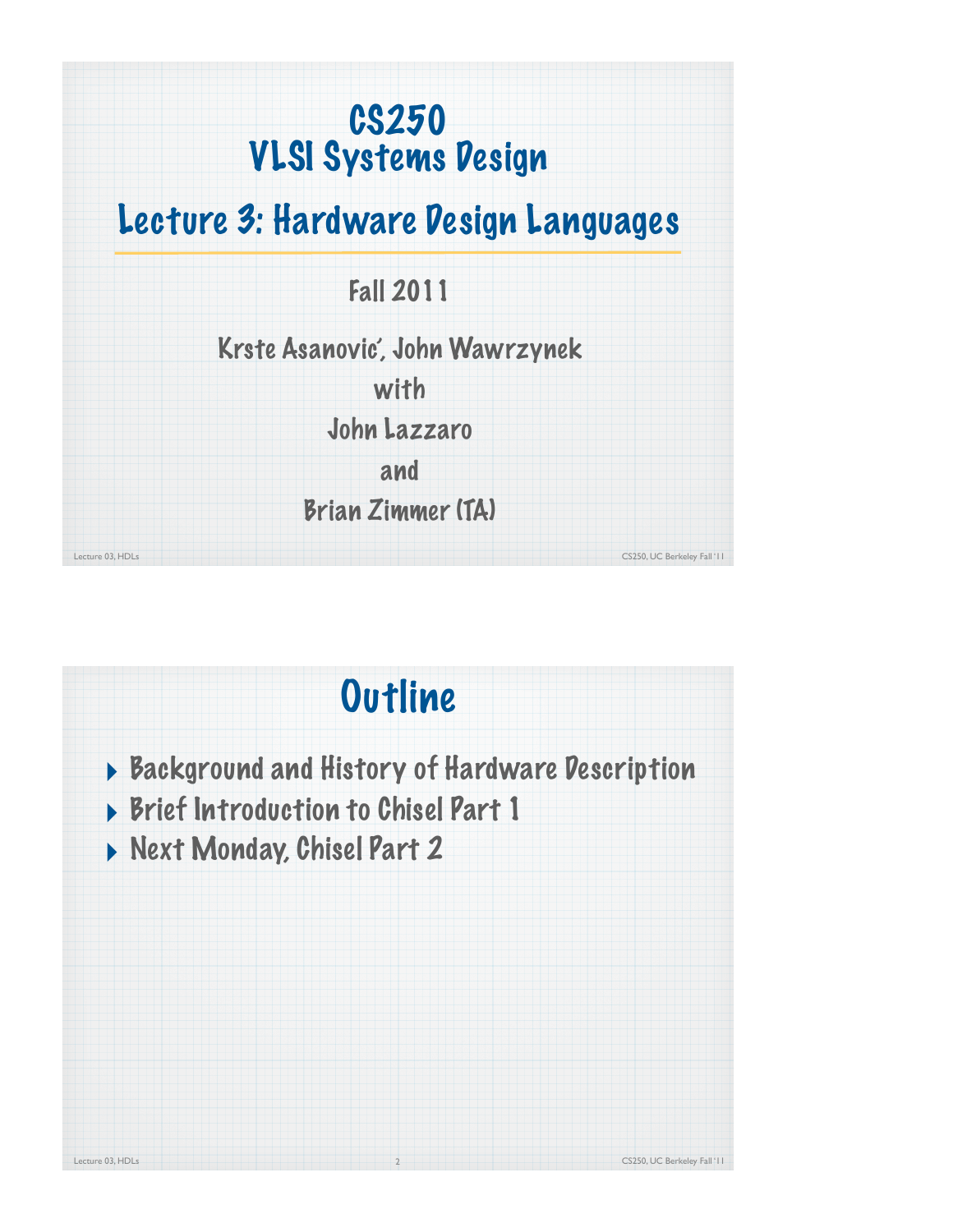

# Hardware Description Languages

| $\blacktriangleright$<br>$\blacktriangleright$<br>▶ | Originally invented for simulation.<br>Now "logic synthesis" tools exist to<br>automatically convert from HDL<br>source to circuits.<br>High-level constructs greatly<br>improves designer productivity. | "Structural" example:<br>Decoder (output $x0, x1, x2, x3$ ; inputs $a, b)$ )<br>wire abar, bbar;<br>$inv(bbar, b)$ ;<br>$inv(abar, a)$ ;<br>and(x0, abar, bbar);<br>and $(x1, abar, b)$ ;<br>and(x2, a, bbar); |
|-----------------------------------------------------|----------------------------------------------------------------------------------------------------------------------------------------------------------------------------------------------------------|----------------------------------------------------------------------------------------------------------------------------------------------------------------------------------------------------------------|
| Þ.                                                  | However, this may lead you to falsely<br>believe that hardware design can be<br>reduced to writing programs!*<br>Basic Idea: language constructs describe<br>circuits with two basic forms:              | and $(x3, a, b)$ ;<br>"Behavioral" example:<br>Decoder (output $x0, x1, x2, x3$ )<br>inputs a,b)                                                                                                               |
| diagram.                                            | - Structural descriptions: connections of<br>components. Nearly one-to-one<br>correspondence to with schematic                                                                                           | case [a b]<br>00: $[x0 x1 x2 x3] = 0x1;$<br>01: $[x0 x1 x2 x3] = 0x2;$<br>10: $[x0 x1 x2 x3] = 0x4;$<br>11: $[x0 x1 x2 x3] = 0x8$<br>endcase:                                                                  |
| function.                                           | - Behavioral descriptions: use high-level<br>constructs (similar to conventional<br>programming) to describe the circuit                                                                                 | Warning: this is a fake HDL!                                                                                                                                                                                   |

\*Describing hardware with a language is similar, however, to writing a parallel program.<br>Lecture 03, HDLs CS250, UC Berkeley Fall '11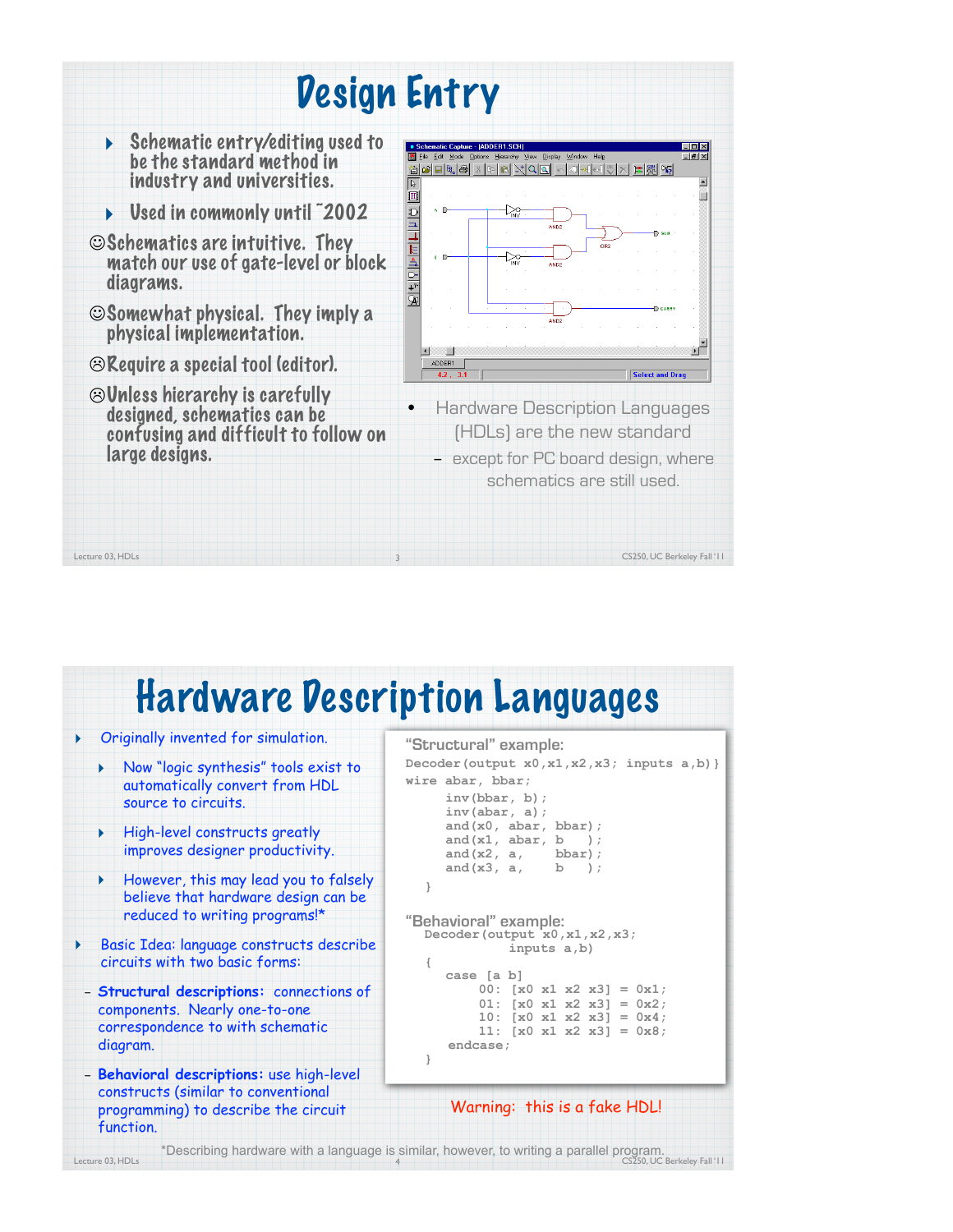

| <b>HDL History</b>                                                                                                   |
|----------------------------------------------------------------------------------------------------------------------|
| Verilog originated at Automated Integrated Design Systems (renamed Gateway) in<br>1985. Acquired by Cadence in 1989. |

- ‣ Invented as simulation language. Synthesis was an afterthought. Many of the basic techniques for synthesis were developed at Berkeley in the 80's and applied commercially in the 90's.
- ‣ Around the same time as the origin of Verilog, the US Department of Defense developed VHDL (A double acronym! VSIC (Very High-Speed Integrated Circuit) HDL). Because it was in the public domain it began to grow in popularity.
- ‣ Afraid of losing market share, Cadence opened Verilog to the public in 1990.
- ‣ An IEEE working group was established in 1993, and ratified IEEE Standard 1394 (Verilog) in 1995.
- $\blacktriangleright$  Verilog is the language of choice of Silicon Valley companies, initially because of high-quality tool support and its similarity to C-language syntax.
- ‣ VHDL is still popular within the government, in Europe and Japan, and some Universities.
- Most major CAD frameworks now support both.
- **Latest Verilog version is "System Verilog".**
- Other alternatives these days:
	- ‣ Bluespec (MIT spin-out) models digital systems using "guarded atomic actions"

6

‣ C-to-gates Compilers (ex: Synfora PICO, AutoESL)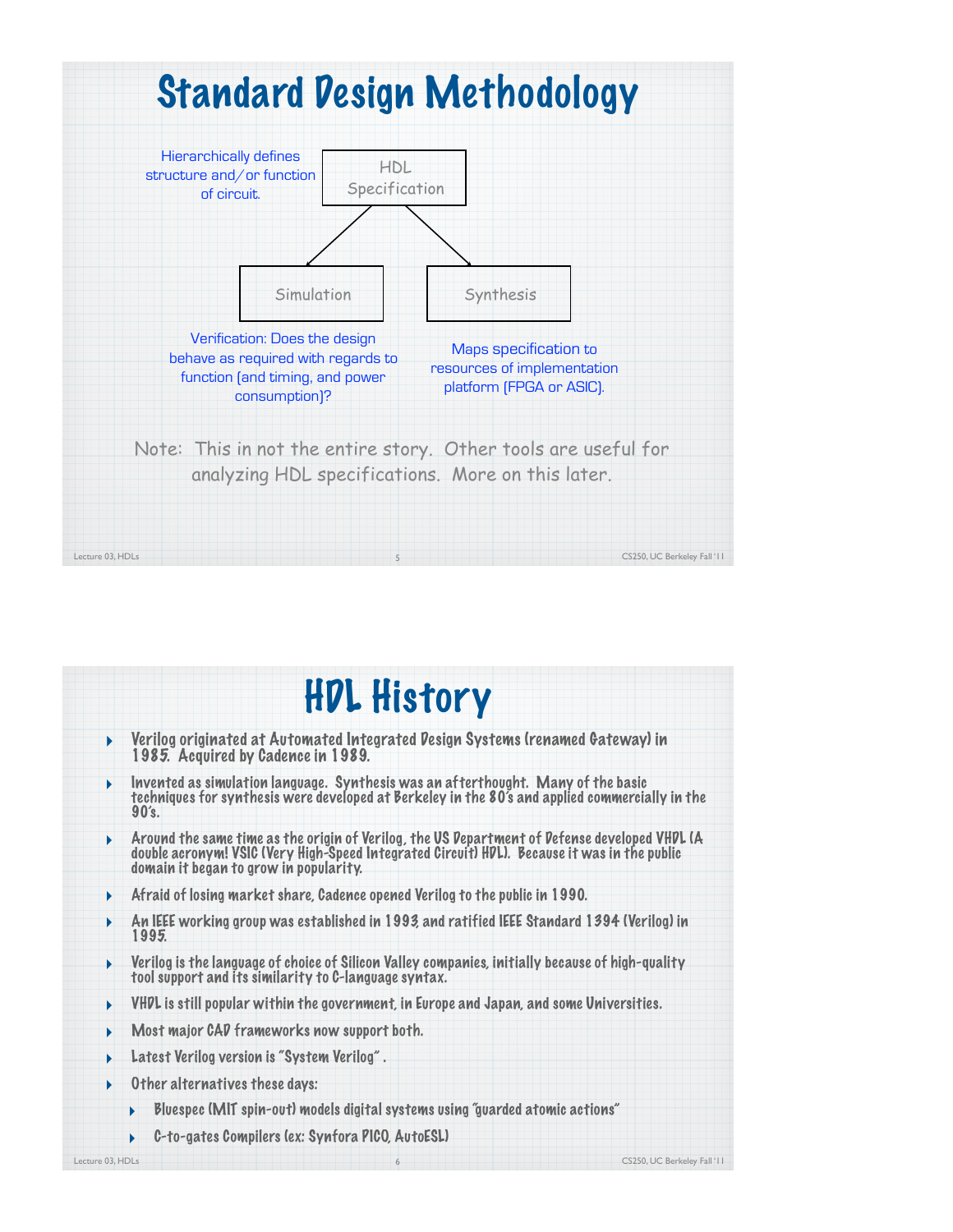

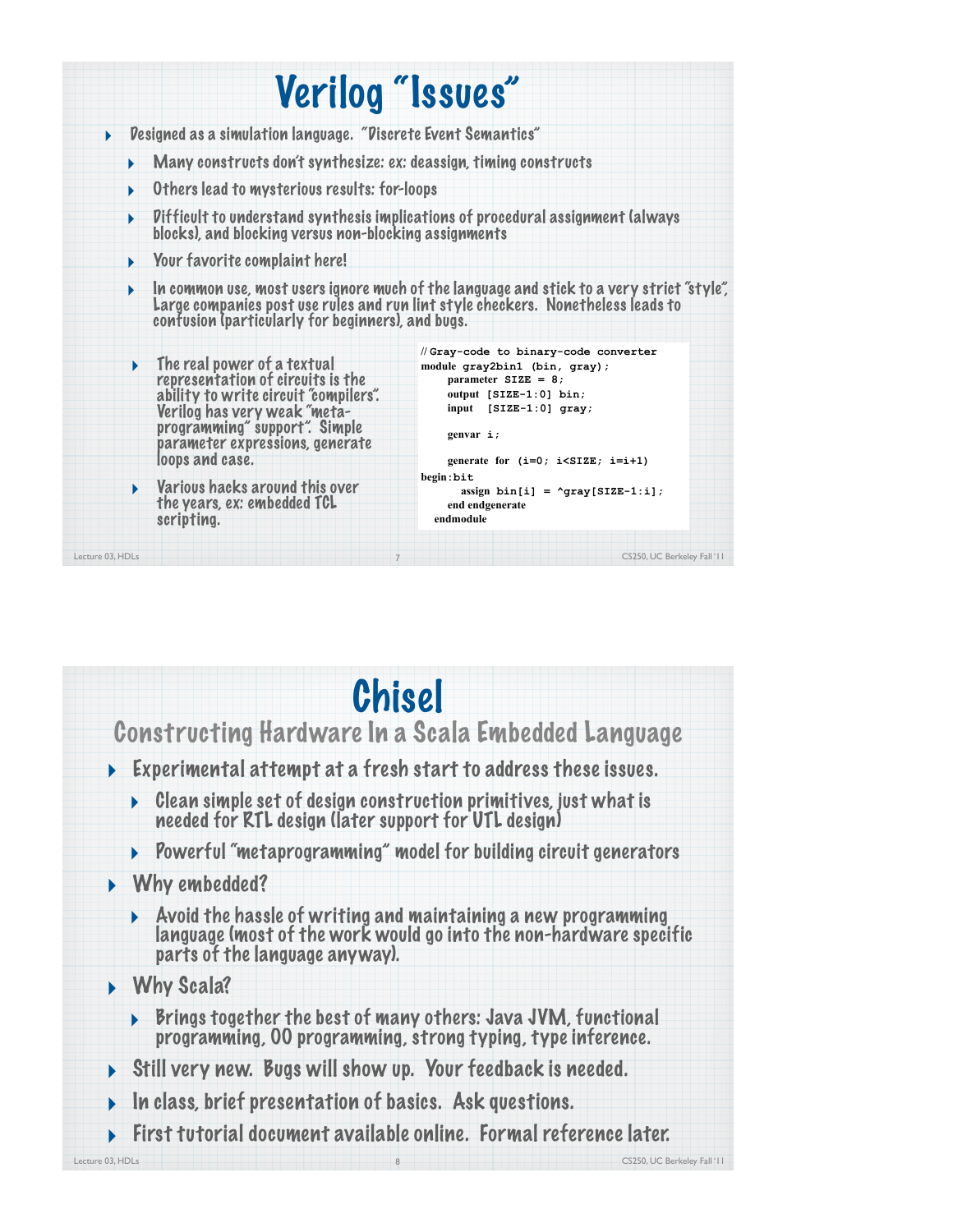|  | <b>Chisel Acknowlegements</b> |
|--|-------------------------------|
|  |                               |

| Jonathan Bachrach                     | Principal developer                                                                                    |
|---------------------------------------|--------------------------------------------------------------------------------------------------------|
| <b>Huy Vo</b>                         | Undergrad research assistant, Chisel<br><b>Developer</b>                                               |
| <b>Brian Richards</b>                 | First actual user (translated FPU Verilog<br>code to Chisel)                                           |
| Yunsup Lee, Andrew Waterman           | Early users for processor design mapped<br>to FPGAs                                                    |
| <b>Scott Beamer</b>                   | Early user continues to write chisel<br>routers and give feedback                                      |
| <b>Chris Celio</b>                    | Pushed the design, given feedback, and<br>written the most Chisel code in writing<br><b>RiscV</b> code |
| <b>Chris Batten</b>                   | Fast C++ template library that inspired<br><b>Chisel fast simulator</b>                                |
| <b>James Martin and Alex Williams</b> | Work on writing and translating<br>network and memory controllers and<br>non-blocking caches           |
| Anonymous                             | Participants in first Chisel bootcamp                                                                  |
| Lecture 03, HDLs                      | CS250, UC Berkeley Fall '11<br>$\overline{9}$                                                          |

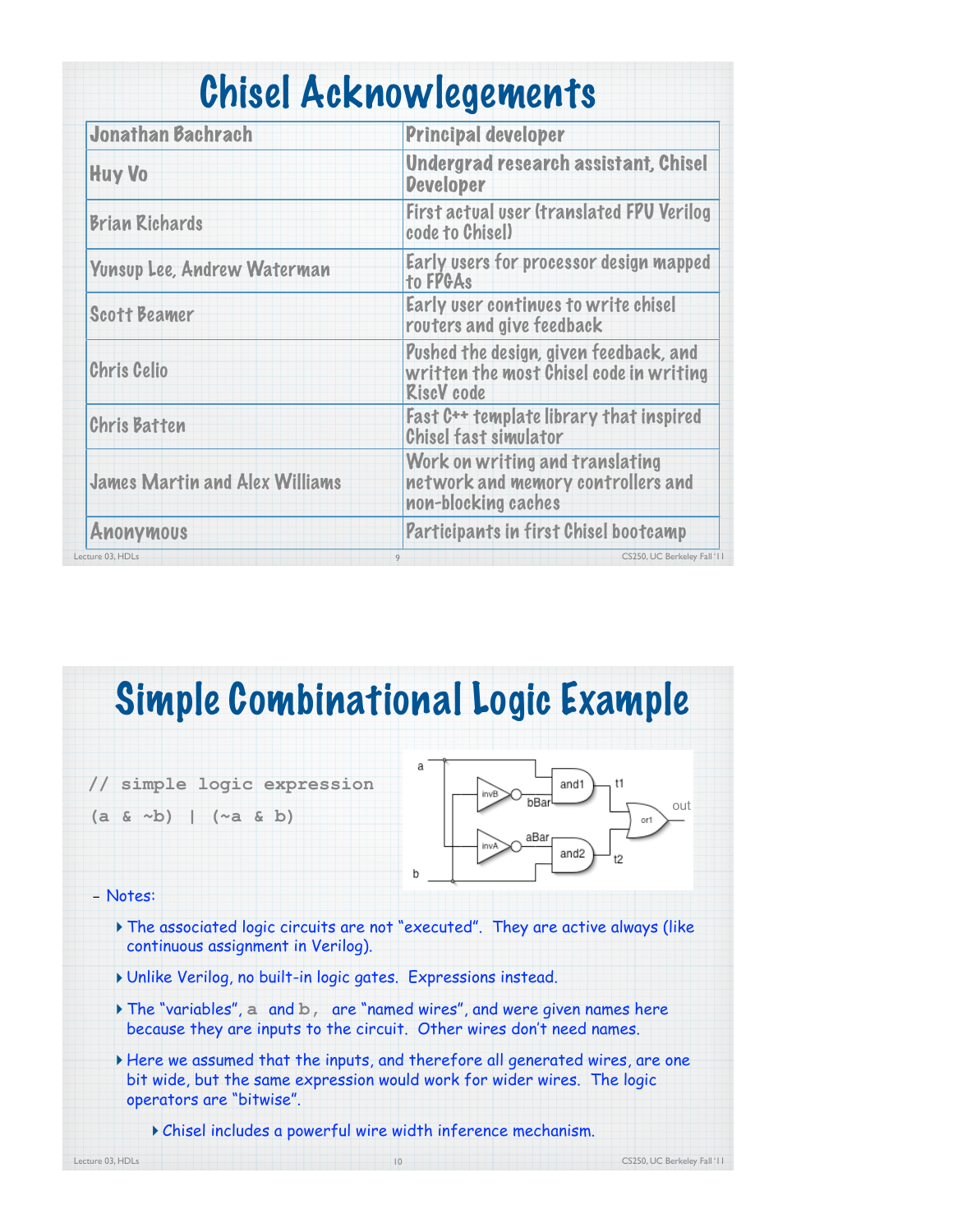

## Functional Abstraction

| - Naming wires and using fanout gives us a way to reuse an output in several places in<br>the generated circuit. Function abstraction gives us a way to reuse a circuit |                             |
|-------------------------------------------------------------------------------------------------------------------------------------------------------------------------|-----------------------------|
| description:                                                                                                                                                            |                             |
| // simple logic function                                                                                                                                                |                             |
| def XOR (a: Bits, b: Bits) = (a & ~b)   (~a & b)                                                                                                                        |                             |
| - Here the function inputs and output are assigned the type Bits. More on types<br>Soon.                                                                                |                             |
| - Now, wherever we use the XOR function, we get a copy of the associated logic.<br>Think of the function as a "constructor".                                            |                             |
| // Constructing multiple copies                                                                                                                                         |                             |
| val $z = (x \& XOR(x, y))$   $(XOR(x, y) & y)$                                                                                                                          |                             |
| - Functions wrapping up simple logic are light-weight. This results hierarchy in<br>your code, but no hierarchy in the Chisel output.                                   |                             |
| - Later we'll see how to write polymorphic functions.                                                                                                                   |                             |
| - We'll see later that Chisel Components are used for building hierarchy in the                                                                                         |                             |
| resulting circuit.<br>Lecture 03, HDLs<br> 2                                                                                                                            | CS250, UC Berkeley Fall '11 |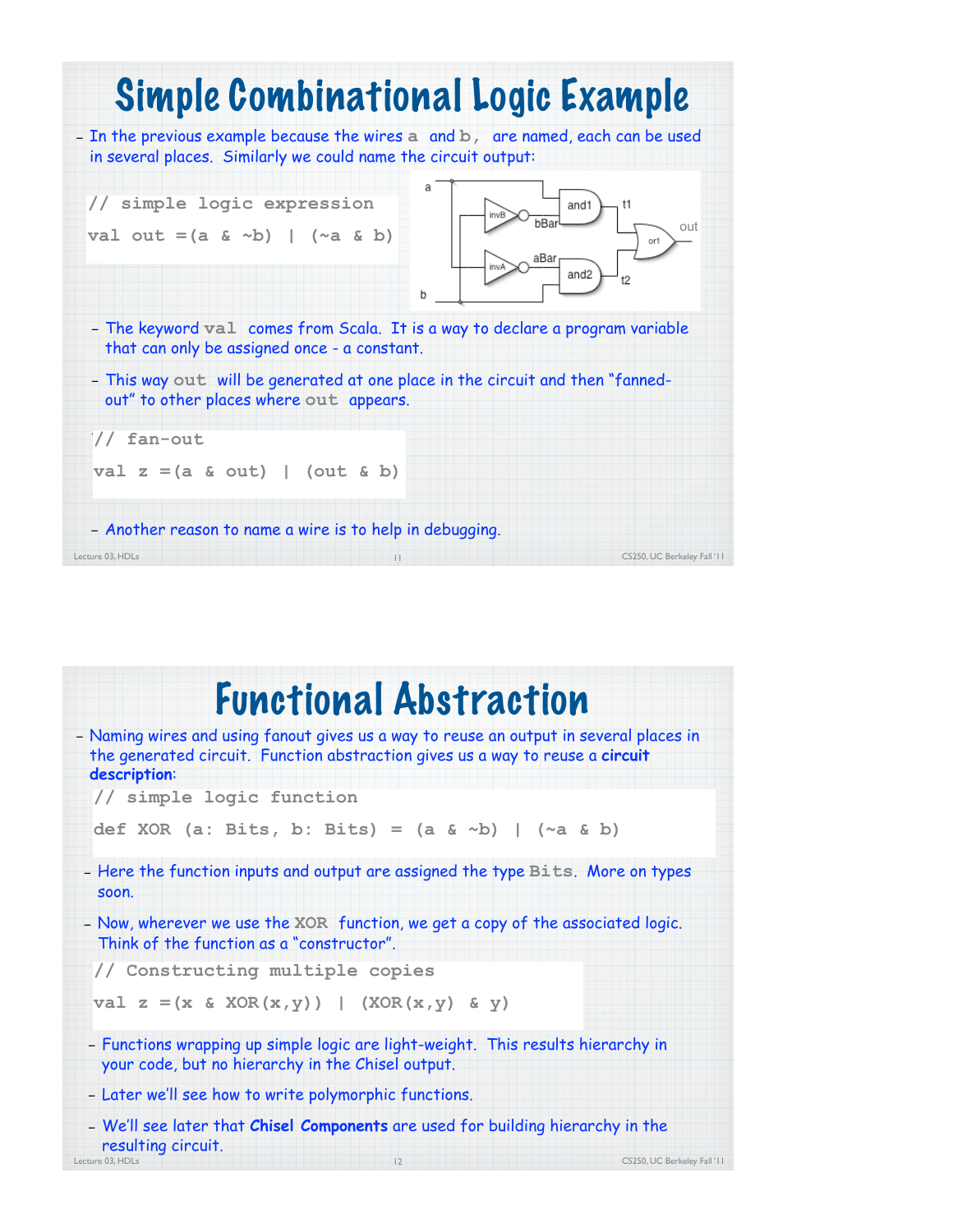|                                                                 |             | <b>Datatypes in Chisel</b>                                                                                                                                                   |
|-----------------------------------------------------------------|-------------|------------------------------------------------------------------------------------------------------------------------------------------------------------------------------|
| or flowing on wires.                                            |             | - Chisel datatypes are used to specify the type of values held in state elements                                                                                             |
|                                                                 |             | - Hardware circuits ultimately operate on vectors of binary digits, but more abstract<br>representations for values allow clearer specifications and help the tools generate |
| more optimal circuits.                                          | <b>Bits</b> | Raw collection of bits                                                                                                                                                       |
| - The basic types in Chisel are:                                | Fix         | Signed fixed-point number                                                                                                                                                    |
|                                                                 | UFix        | Unsigned fixed-point number                                                                                                                                                  |
|                                                                 | <b>Bool</b> | Boolean                                                                                                                                                                      |
|                                                                 |             | - Signed and unsigned integers are special cases of Fix and UFix, respectively.                                                                                              |
| - All signed numbers represented as 2's complement.             |             |                                                                                                                                                                              |
| - Chisel supports several higher-order types: Bundles and Vecs. |             |                                                                                                                                                                              |
|                                                                 |             |                                                                                                                                                                              |
|                                                                 |             |                                                                                                                                                                              |
|                                                                 |             |                                                                                                                                                                              |
|                                                                 |             |                                                                                                                                                                              |

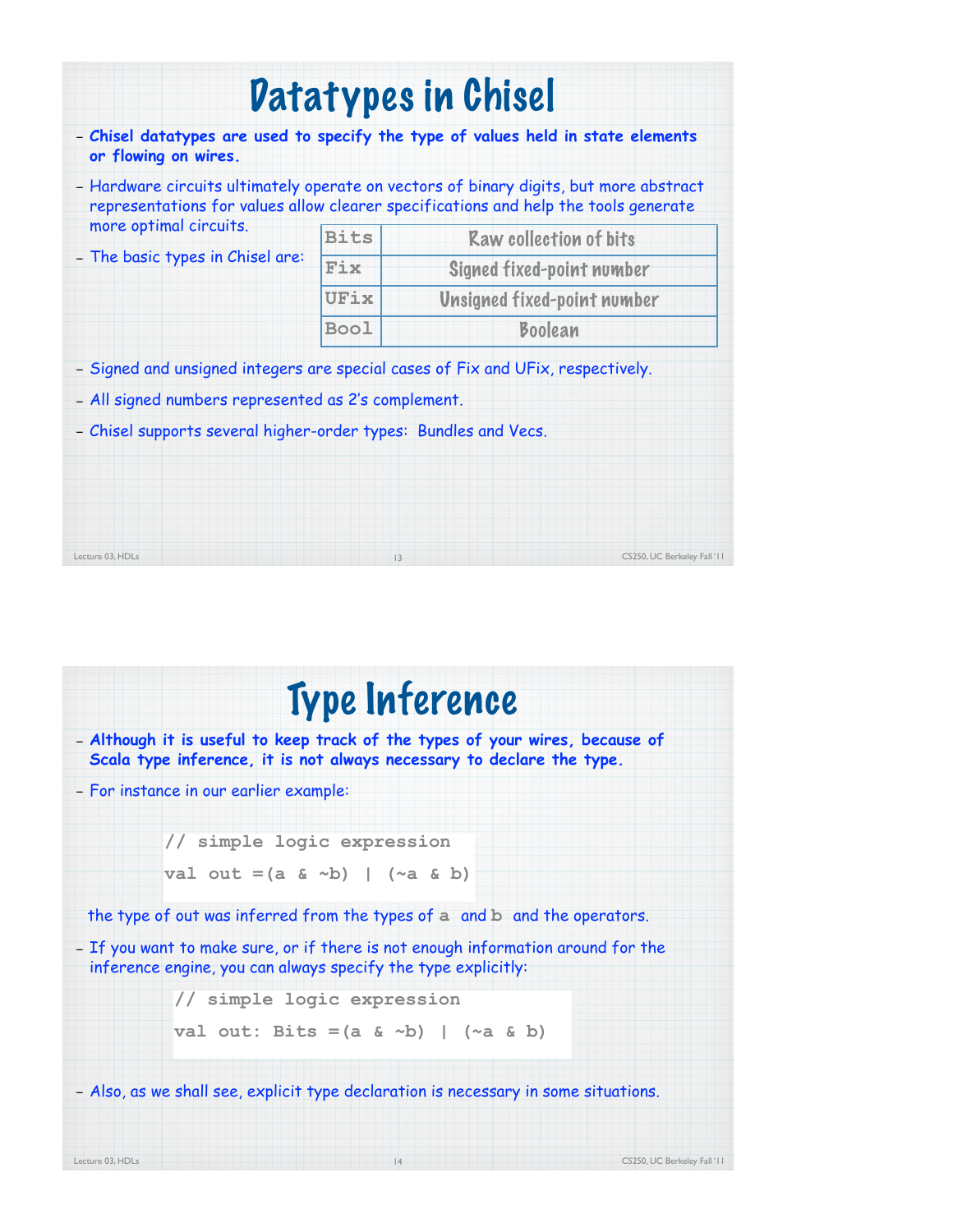|                                                                                                                                                           | <b>Bundles</b>                 |                              |
|-----------------------------------------------------------------------------------------------------------------------------------------------------------|--------------------------------|------------------------------|
| - Chisel Bundles represent collections of wires with named fields.                                                                                        |                                |                              |
| - Similar to "struct" in C. In chisel Bundles are defined as a class (similar to in C++<br>and Java):                                                     |                                |                              |
| class FIFOInput extends Bundle {                                                                                                                          |                                |                              |
| val $\text{rdy} = \text{Bool}$ ('output)                                                                                                                  | // Indicates if FIFO has space |                              |
| val data = Bits $(32, 'input)$ // The value to be enqueued                                                                                                |                                |                              |
| val $eng = Bool('input)$                                                                                                                                  | // Assert to enqueue data      |                              |
| $\mathcal{F}$                                                                                                                                             |                                |                              |
| - Chisel has class methods for Bundle (i.e., automatic connection creation) therefore<br>user created bundles need to "extend" class Bundle. (More later) |                                |                              |
| - Each field is given a name and defined with a constructor of the proper type and<br>with parameters specifying width and direction.                     |                                |                              |
| - Instances of FIFOInput can now be made: val jonsIO = new FIFOInput;                                                                                     |                                |                              |
| - Bundle definitions can be nested and built into hierarchies,                                                                                            |                                |                              |
| - And are used to define the interface of "components"                                                                                                    |                                |                              |
| Lecture 03, HDLs                                                                                                                                          | 15                             | CS250, UC Berkeley Fall 'I I |

### – **Literals are values specified directly in your source code.** – Chisel defines type specific constructors for specifying literals. Literals

|              | Bits("ha") // hexadecimal 4-bit literal of type Bits              |
|--------------|-------------------------------------------------------------------|
|              | Bits(" $012"$ ) // octal 4-bit literal of type Bits               |
|              | Bits ("b1010") // binary 4-bit literal of type Bits               |
| Fix("5")     | // signed decimal 4-bit literal of type Fix                       |
| $Fix('--8")$ | // negative decimal 4-bit literal of type Fix                     |
| UFix ("5")   | // unsigned decimal 3-bit literal of type UFix                    |
|              | Bool(true) // literals for type Bool, from Scala boolean literals |
| Bool (false) |                                                                   |
|              |                                                                   |

– By default Chisel will size your literal to the minimum necessary width.

– Alternatively, you can specify a width value as a second argument:

**Bits("ha", 8) // hexadecimal 8-bit literal of type Bits, 0-extended Fix("-5", 32) // 32-bit decimal literal of type Fix, sign-extended**

#### – Error reported if specified width value is less than needed.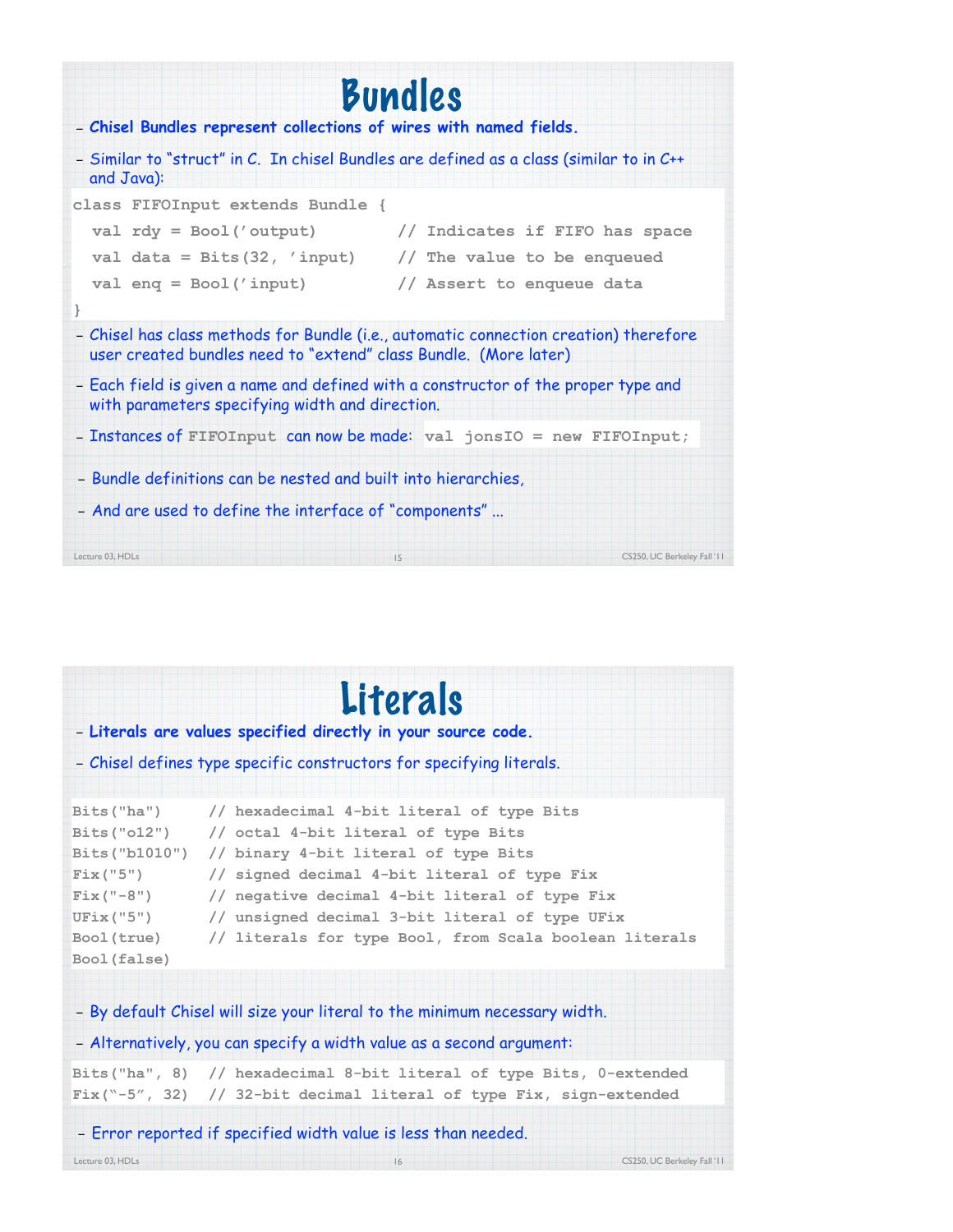| Bitwise operators. Valid on Bits, Fix, UFix, Bool.                     |                      |
|------------------------------------------------------------------------|----------------------|
| val invertedX = $x$                                                    | <b>Bitwise-NOT</b>   |
| val hiBits = $x \& Bits("h_fff_f_0000")$                               | Bitwise-AND          |
| val flagsOut = flagsIn   overflow                                      | <b>Bitwise-OR</b>    |
| val flagsOut = flagsIn ^ toggle                                        | Bitwise-XOR          |
| Bitwise reductions. Valid on Bits, Fix, and UFix. Returns Bool.        |                      |
| val allSet = $and(x)$                                                  | AND-reduction        |
| val anySet = $or(x)$                                                   | OR-reduction         |
| val parity = $xor(x)$                                                  | XOR-reduction        |
| Equality comparison. Valid on Bits, Fix, UFix, and Bool. Returns Bool. |                      |
| val equ = $x == y$                                                     | Equality             |
| val neq = $x$ != $y$                                                   | Inequality           |
| Shifts. Valid on Bits, Fix, and UFix.                                  |                      |
| val twoToTheX = $Fix(''1'') << x$                                      | Logical left shift.  |
| val hiBits = $x \gg 16$                                                | Logical right shift. |

|  | <b>Builtin Operators (2)</b> |  |
|--|------------------------------|--|
|  |                              |  |

| Bitfield manipulation. Valid on Bits, Fix, UFix, and Bool.         |                                                   |
|--------------------------------------------------------------------|---------------------------------------------------|
| val $xLSB = x(0)$                                                  | Extract single bit, LSB has index 0.              |
| val xTopNibble = $x(15, 12)$                                       | Extract bit field from start to end bit position. |
| val usDebt = Fill(3, Bits(''hA''))                                 | Repeats the given bit string multiple times.      |
| val $float = Cat(exponent, mantissa)$                              | Concatenates bit fields,                          |
|                                                                    | with first argument on left.                      |
| Logical operations. Valid on Bools.                                |                                                   |
| $val$ sleep = !busy                                                | Logical NOT.                                      |
| val hit = tagMatch && valid                                        | Logical AND.                                      |
| val stall = $src1busy$    $src2busy$                               | Logical OR.                                       |
| val out = $Mux(self, inTrue, inFalse)$                             | Two-input mux where sel is a Bool.                |
| Arithmetic operations. Valid on Nums: Fix and UFix.                |                                                   |
| val sum = $a + b$                                                  | Addition.                                         |
| val diff = $a - b$                                                 | Subtraction AND.                                  |
| val prod = $a * b$                                                 | Multiplication.                                   |
| val div = $a / b$                                                  | Division.                                         |
| $val \mod = a \land b$                                             | Modulus.                                          |
| Arithmetic comparisons. Valid on Nums: Fix and UFix. Returns Bool. |                                                   |
| val $gt = a > b$                                                   | Greater than.                                     |
| val gte = $a \ge b$                                                | Greater than or equal.                            |
| val $lt = a < b$                                                   | Less than.                                        |
| val lte = $a \le b$                                                | Less than or equal.                               |
| Lecture 03. HDLs<br> 8                                             | CS250, UC Berkeley Fall '11                       |